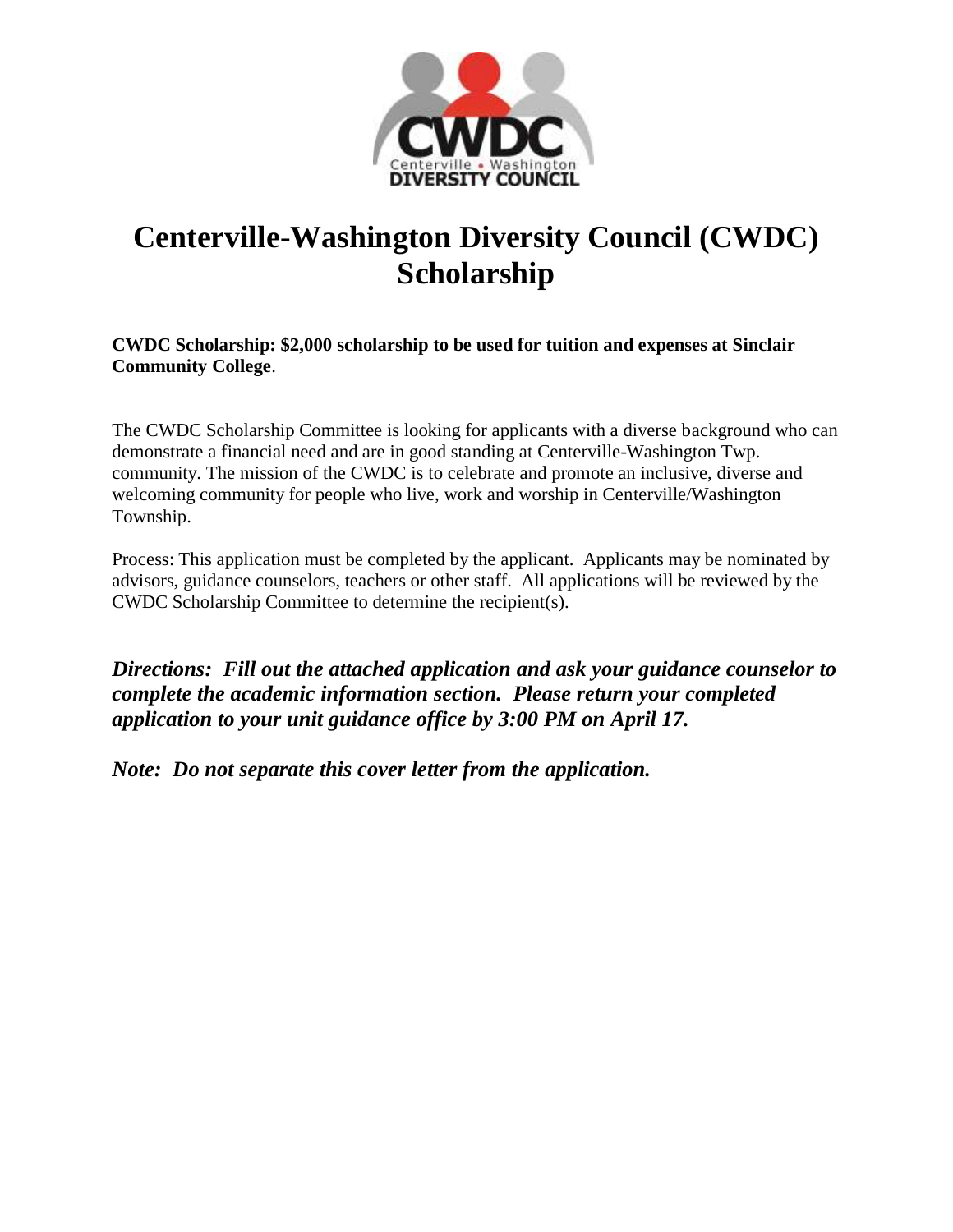## **APPLICATION**

#### **CWDC Scholarship**

*This packet must be completed, signed and returned to your unit guidance office.*

## **HOME**

| <b>Full Name</b>                                                                                       |                                                                                                                                                                                                                                                                                                                                                     |                                  |        |
|--------------------------------------------------------------------------------------------------------|-----------------------------------------------------------------------------------------------------------------------------------------------------------------------------------------------------------------------------------------------------------------------------------------------------------------------------------------------------|----------------------------------|--------|
|                                                                                                        | Last                                                                                                                                                                                                                                                                                                                                                | First                            | Middle |
|                                                                                                        |                                                                                                                                                                                                                                                                                                                                                     |                                  |        |
| Home Address $\frac{1}{\sqrt{1-\frac{1}{2}}\left(\frac{1}{2}-\frac{1}{2}\right)}$<br>Number and Street |                                                                                                                                                                                                                                                                                                                                                     |                                  | Zip    |
| $\overline{\mathrm{City}}$                                                                             |                                                                                                                                                                                                                                                                                                                                                     | County                           |        |
| Phone: $(\_\_)$                                                                                        |                                                                                                                                                                                                                                                                                                                                                     |                                  |        |
|                                                                                                        | $\begin{picture}(20,10) \put(0,0){\line(1,0){10}} \put(15,0){\line(1,0){10}} \put(15,0){\line(1,0){10}} \put(15,0){\line(1,0){10}} \put(15,0){\line(1,0){10}} \put(15,0){\line(1,0){10}} \put(15,0){\line(1,0){10}} \put(15,0){\line(1,0){10}} \put(15,0){\line(1,0){10}} \put(15,0){\line(1,0){10}} \put(15,0){\line(1,0){10}} \put(15,0){\line(1$ |                                  |        |
|                                                                                                        |                                                                                                                                                                                                                                                                                                                                                     |                                  |        |
| <b>FAMILY</b>                                                                                          |                                                                                                                                                                                                                                                                                                                                                     |                                  |        |
|                                                                                                        |                                                                                                                                                                                                                                                                                                                                                     |                                  |        |
|                                                                                                        | Father's Occupation and Place of Employment: Mathematical Contract of Employment:                                                                                                                                                                                                                                                                   |                                  |        |
|                                                                                                        |                                                                                                                                                                                                                                                                                                                                                     |                                  |        |
|                                                                                                        |                                                                                                                                                                                                                                                                                                                                                     |                                  |        |
| Applicant's Ethnicity:<br>(Circle All That Apply)                                                      | African-American                                                                                                                                                                                                                                                                                                                                    | Caucasian                        | Asian  |
|                                                                                                        | Hispanic                                                                                                                                                                                                                                                                                                                                            | Native American Pacific Islander |        |
|                                                                                                        |                                                                                                                                                                                                                                                                                                                                                     |                                  |        |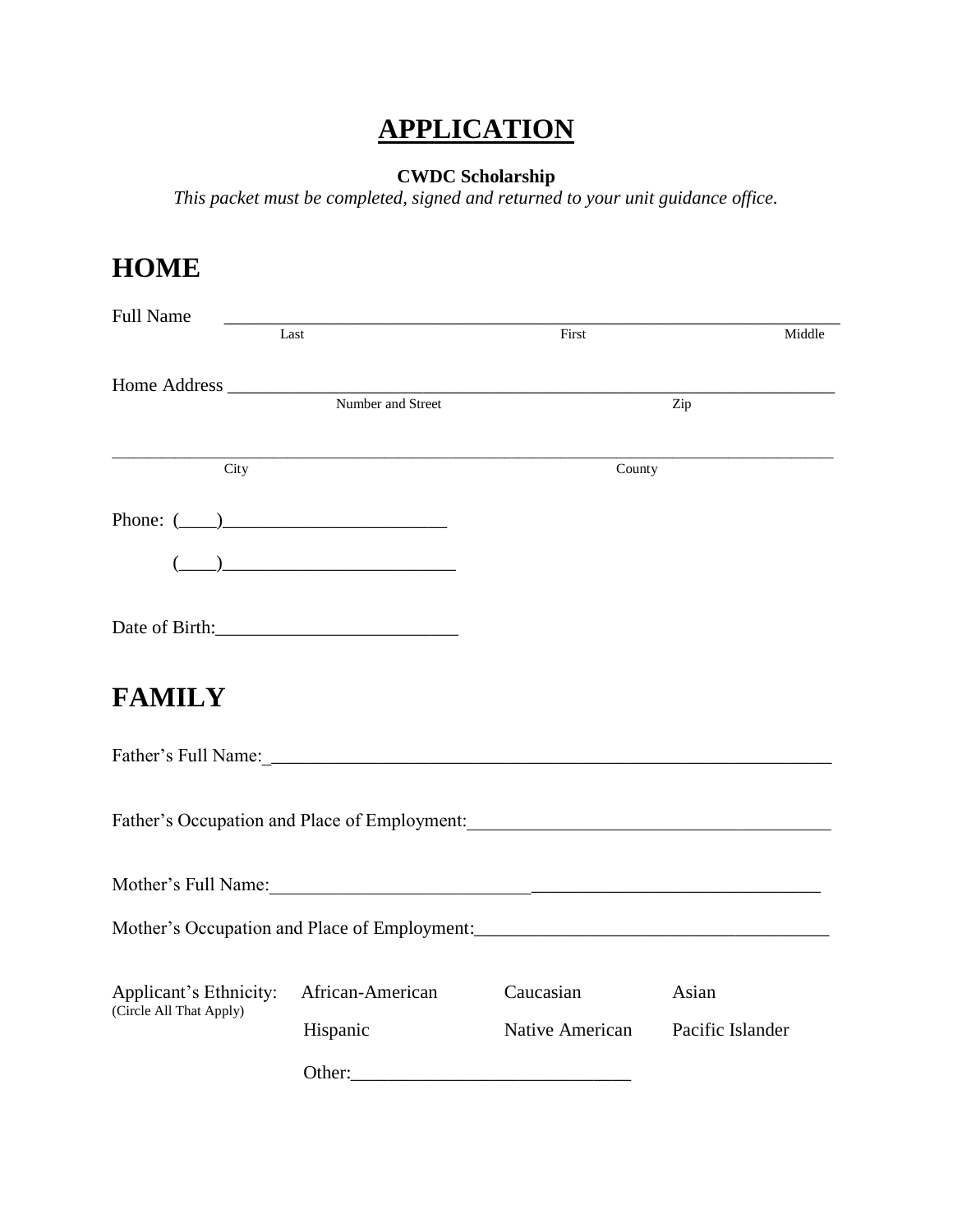Has anyone in your immediate family attended a post-secondary institution (i.e college)? If so, who and where did they attend?

### **INDIVIDUAL INFORMATION**

Please share your career 

What activities have you been involved with over the past two years? If you have been employed, please share what you did.

Have you or your family had any financial and/or personal hardships in recent years? If so, please share what you are comfortable with.

List any scholarships you have received to date:

| Amount |
|--------|
| Amount |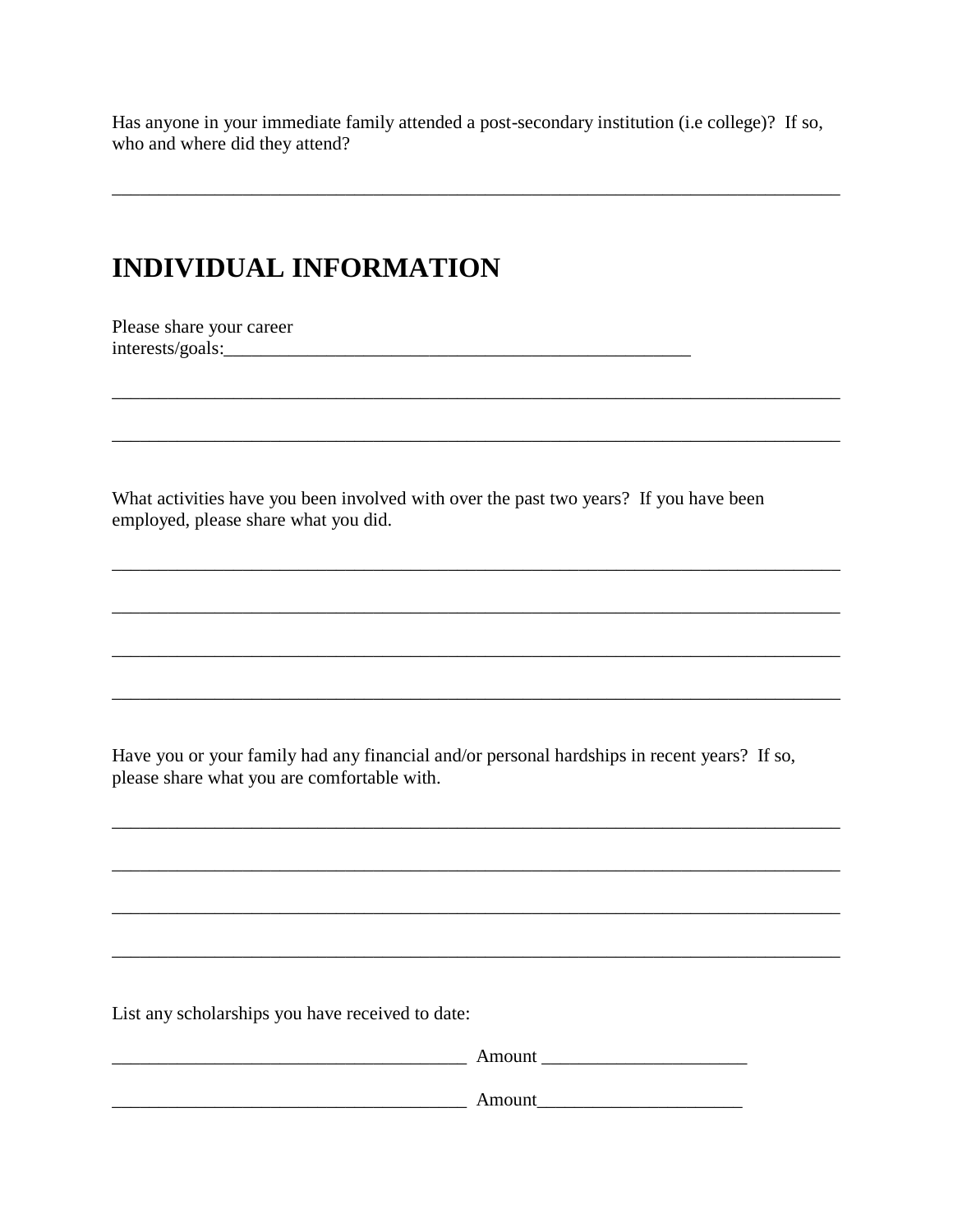List three references:

| Name | Title                                                                                     | Phone |
|------|-------------------------------------------------------------------------------------------|-------|
|      |                                                                                           |       |
|      |                                                                                           |       |
|      |                                                                                           |       |
|      |                                                                                           |       |
|      |                                                                                           |       |
|      | Is there any additional information you would like to share with the selection committee? |       |
|      |                                                                                           |       |
|      |                                                                                           |       |
|      |                                                                                           |       |
|      |                                                                                           |       |
|      |                                                                                           |       |

,我们也不会有什么。""我们的人,我们也不会有什么?""我们的人,我们也不会有什么?""我们的人,我们的人,我们也不会有什么?""我们的人,我们的人,我们的人,我

<u>and the state of the state of the state of the state of the state of the state of the state of the state of th</u>

| Signature of Applicant: |  |
|-------------------------|--|
|-------------------------|--|